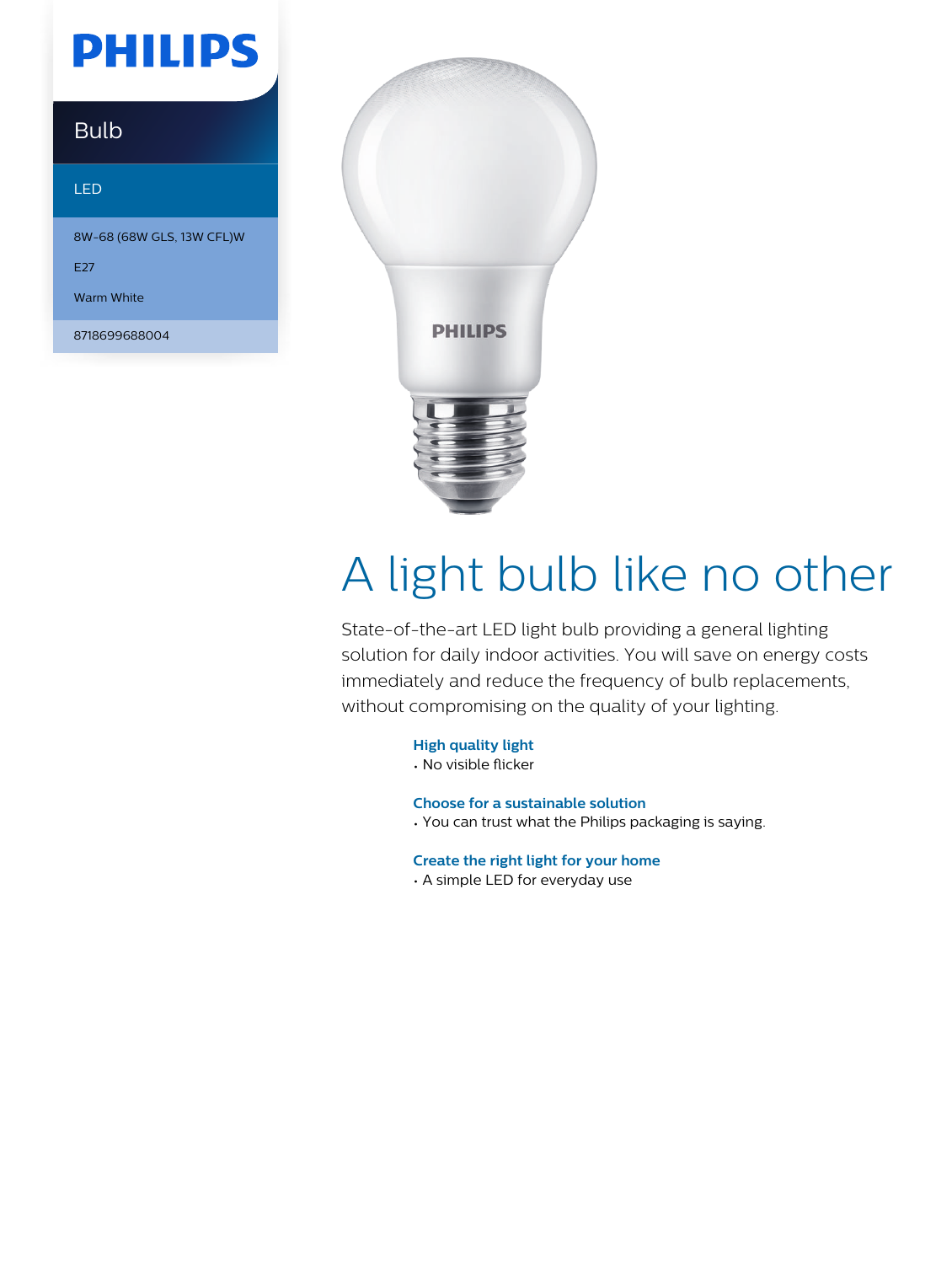### **Highlights**

#### **No visible flicker**

When your light flickers in quick succession it could be hard on the eyes, cause headaches, and even set off an attack for those with photosensitive epilepsy. It's both unpleasant and unnecessary. LEDs can flicker because of their rapid response to the driver current. However, because

Philips LEDs are designed so that variations in your driver current's output are minimized, they eliminate the factors that cause flicker. So, you won't see it, not even a hint.

#### **No UV or IR**

The beam of light is free of infra-red meaning no heat is radiated, and no ultra-violet light means that fabric and items under this light wonφηt fade.

#### **A Simple LED for Everyday Use**

The Philips everyday LED is the perfect bulb for your basic lighting needs. It provides the beautiful light and dependable performance you expect from Philips LED at an affordable price.

### Specifications

#### **Bulb characteristics**

- Dimmable: No
- Intended use: Indoor
- Lamp shape: Non directional bulb
- Socket: E27
- Technology: LED
- Type of glass: Frosted

#### **Bulb dimensions**

- Height: 11 cm
- Weight: 0.03 kg
- Width: 6 cm

#### **Durability**

- Average life (at 2.7 hrs/day): 15 year(s)
- Lumen maintenance factor: 70%
- Nominal lifetime: 15,000 hour(s)
- Number of switch cycles: 50,000

#### **Light characteristics**

- Beam angle: 200 degree(s)
- Color consistency: 6SDCM
- Color rendering index (CRI): 90
- Color temperature: 3000 K
- Light Color Category: Warm White
- Nominal luminous flux: 770 lumen
- Starting time: <0.5 s
- Warm-up time to 60% light: Instant full light
- Color Code: 930 | CCT of 3000K

#### **Miscellaneous**

• EyeComfort: Yes

#### **Other characteristics**

- Lamp current: 65 mA
- $\cdot$  Efficacy: 96 lm/W

#### **Packaging information**

- EAN: 8718699688004
- EOC: 871869968800400
- Product title: LEDBulb 8W E27 930 230V 2PF/3 AU

#### **Power consumption**

- Power factor: 0.5
- Voltage: 220-240 V
- Wattage: 8 W
- Wattage equivalent: 68 W

#### **Product dimensions & weight**

• Length: 11 cm

#### **Rated values**

- Rated beam angle: 200 degree(s)
- Rated lifetime: 15,000 hour(s)
- Rated luminous flux: 770 lumen
- Rated power: 8 W

#### **Technical specifications**

• Frequency: 50-60 Hz